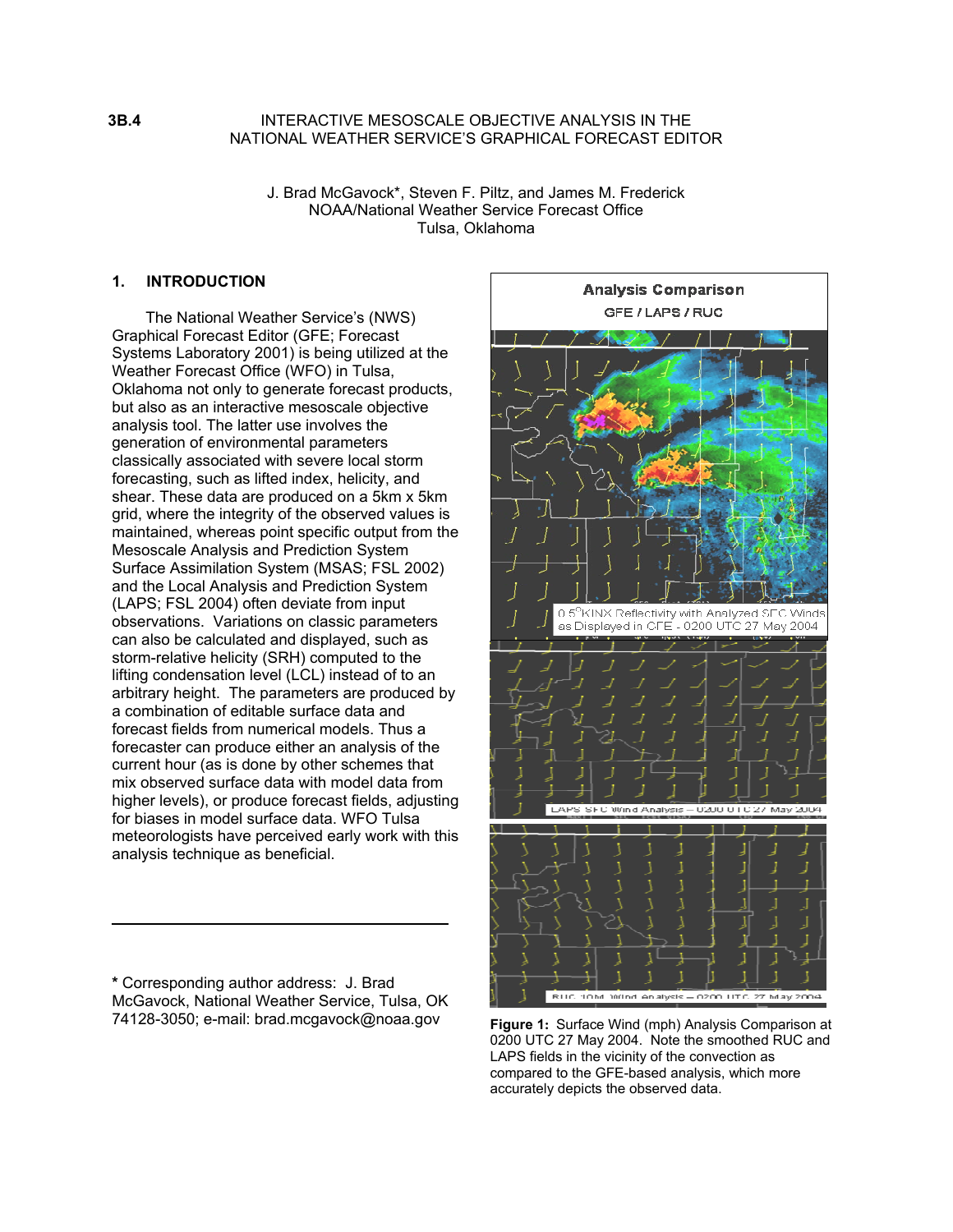# **2. METHODOLOGY**

NWS meteorologists utilize the GFE to produce and manipulate gridded data as part of the forecast process. Through the application of computer scripts within GFE, known as SmartTools, output from several numerical models (ETA, GFS, RUC) can be used independently or in combination with other fields to generate gridded forecast fields. These fields are often standard elements such as temperature, wind, and weather. However, the GFE allows the inclusion of userdefined elements as well. NWS Tulsa has focused on utilizing the capabilities of GFE as a forecasting tool, capitalizing on the benefits of melding adjusted surface fields with numerical model output. This capability is available using both observed and forecast fields, making it beneficial both in producing hourly analyses and in assisting the formulation of forecasts. The grid domain is a rectangle slightly larger than the WFO Tulsa County Forecast and Warning Area (CFWA).

The combination of Oklahoma Mesonet (Brock, et al. 1994) and Automated Surface Observing System (ASOS) observations provide the hourly surface information of temperature, dewpoint, wind speed and wind direction for ingest into the analysis routine. An initial condition grid is required for the objective analysis, which may consist of a previous forecast grid, MSAS or LAPS analysis, or raw numerical model output, as best determined by the forecaster. The difference between the observed surface data and initial field are used to produce a difference grid, which is then added back to the initial grid. The difference grid is calculated by fitting a surface of "serpentine curves" to differences between the initial grid values and the point specific hourly data (Colin and Barker 2003). The advantages of this routine include maintaining exact values at data points, while maintaining small-scale detail existing in the initial grid.

Once analyses are complete for surface temperature, dewpoint, and wind fields, the user executes a series of SmartTools that allow for the selection of model data and the configuration of the output. The GFE then interpolates the selected model data to the 5km grid, associating the model information with the previously analyzed surface data to create a profile of the atmosphere at native model vertical resolution. This allows the forecaster to create fields from thousands of synthesized vertical profiles at 5km resolution

across the Tulsa CFWA, instead of attempting to infer the near-storm environment from individual model soundings. Computations are then made from these GFE-synthesized profiles that result in a high-resolution objective analysis of environmental parameters typically associated with severe local storm forecasting (Johns and Doswell 1992). At present, convective fields produced include lifted index, cap strength, LCL height, surface-1km and surface-6km shear, storm-relative helicity to 1km, 3km and LCL height, and moisture convergence. The storm-relative helicity calculations are unique in that a userdefined storm motion grid is utilized, instead of assuming a motion as is often done. Stormrelative helicity is highly variable in both time and space (Markowski, et al. 1998), making the ability to control the storm motion variable vital in attempting to diagnose the potential helicity fields. Additionally, working in the GFE environment allows computed parameters to be combined to produce other indices. An example is helicity calculated from the surface to the LCL, then normalized to the depth of the layer.



**Figure 2:** Storm-Relative Helicity from the surface to the LCL  $(m/s^2)$ , normalized to the depth of the layer. The data are from 0200 UTC 27 May 2004.

The ability to compute forecast parameters, based on manually adjusted fields, allows for additional high-resolution output that can be incorporated into the forecast process. The greatest advantage this technique offers is the ability to alter forecast surface elements while monitoring their associated effect on the convective parameters, thus producing ensemble solutions based on varying surface conditions.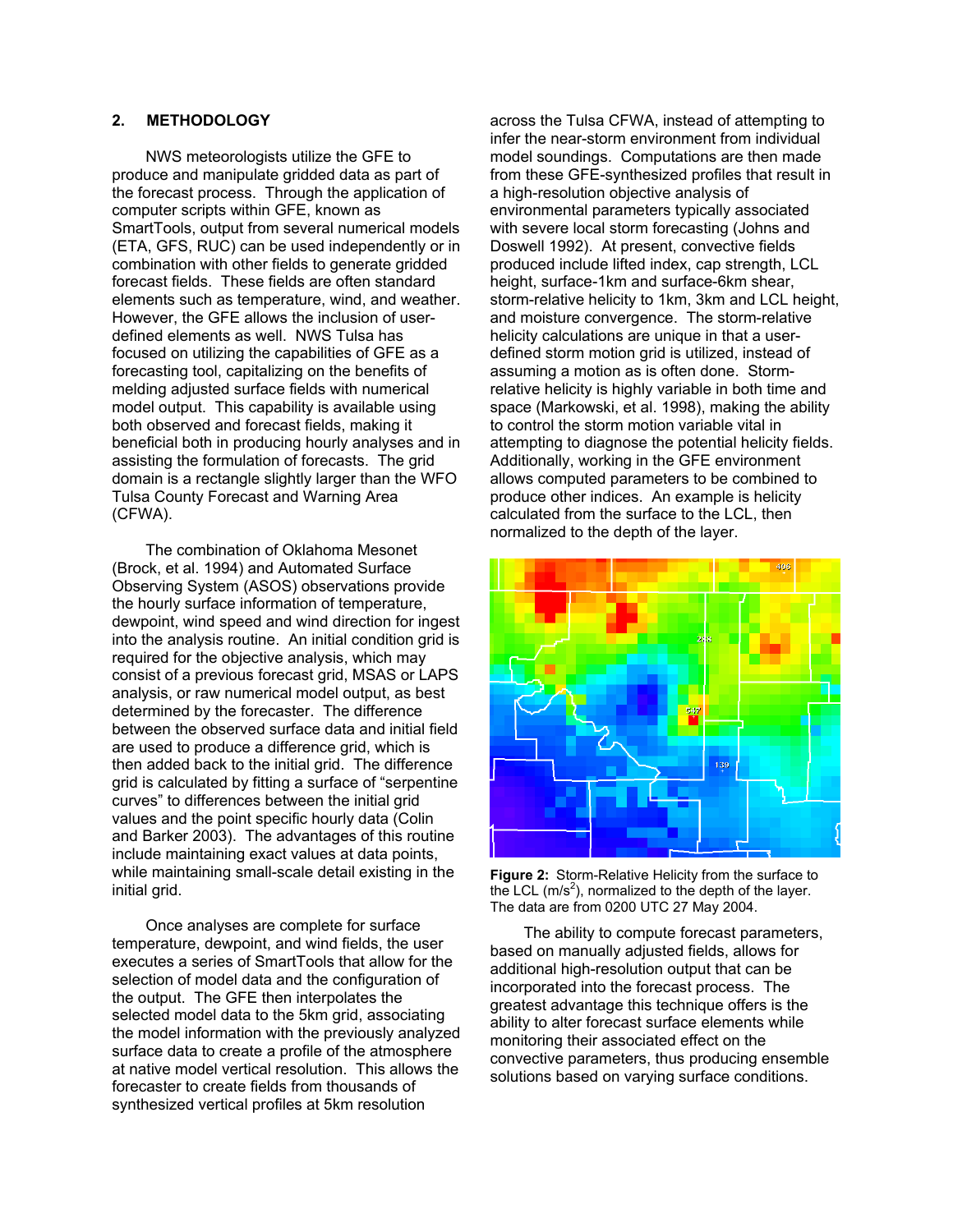## **3. APPLICATION**

Local application of the GFE-based hourly analysis and forecast convective parameters has shown promise at WFO Tulsa in anticipating storm type and evolution. Additionally, as confidence in the output has grown, NWS Tulsa has begun to communicate portions of this decision process to external customers.

An example of this process occurred on the evening of 26 May 2004 when isolated supercell thunderstorms developed over north-central Oklahoma. The eastward extent in which these storms would survive was initially uncertain as strong surfaced-based cap strength was forecast in their advance. However, local analyses within the GFE diagnosed a relative minimum in cap strength over portions of north central and northeast Oklahoma. Additionally, computed storm relative helicity and LCL height values remained favorable for tornadic potential (Thompson, et al. 2003) ahead of the advancing storms. Hourly analyses of the surface-based cap strength began to reveal a tightening gradient across eastern Pawnee, eastern Osage, and western Tulsa counties. Given the absence of significant synoptic-scale forcing, the storms were forecast to rapidly decrease in intensity upon encountering this gradient.



**Figure 3:** KINX WSR-88D 0.5 degree reflectivity (dBz) at 0129 UTC 27 May 2004. Highway 75 noted in green.

An updated forecast discussion issued at 0104 UTC 27 May 2004, as the storms were entering the WFO Tulsa CFWA, shared the following information:

*"HIGH-RESOLUTION MESOCALE GRID ANALYSIS SHOWS THE CAP IS WEAKEST OVER OSAGE AND PAWNEE COUNTIES …ELSEWHERE THE CAP IS STRONG AND RAPID UPDATE CYCLE GRID POINT DATA SUGGESTS THAT THE CAP WILL NOT CHANGE MUCH FOR THE NEXT COUPLE OF HOURS. THEREFORE THE STORMS WILL LIKELY STRUGGLE PASSING THE HIGHWAY 75 CORRIDOR.* 

*UNTIL THEN DEEP LAYER SHEAR VALUES AND EXPERIMENTAL NORMALIZED STORM-RELATIVE HELICITY FROM THE SURFACE TO LCL ARE SUPPORTIVE OF A CONTINUED TORNADO THREAT IN OSAGE AND PAWNEE COUNTIES"* 

The information in the discussion was relevant to the Tulsa area given that Highway 75 bisects Tulsa County north to south. This information was relayed to spotters and emergency managers through amateur radio.

While the thunderstorm's reflectivity pattern on radar began to suggest a slowly decreasing level of organization as they approached the Highway 75 corridor in Tulsa County, Doppler velocity data and spotter reports indicated continued low-level rotation. As the eastern most storm approached Tulsa County, hourly analyses continued to support the existence of an increasingly hostile environment ahead of the storm. An updated forecast discussion was issued at 0154 UTC 27 May 2004 addressing both potential warning decisions along with the anticipated outcome:

*"TORNADIC SUPERCELL TRACKING ACROSS SOUTHERN OSAGE COUNTY IS APPROACHING THE END OF THE CORRIDOR OF THE BEST AVAILABLE SHEAR…CAP AND INSTABILITY PARAMETERS. EXTRAPOLATION OF THE CIRCULATION BRINGS IT TO THE TULSA COUNTY LINE AROUND 920 PM. THE COURSE OF LEAST REGRET MAY BE TO ISSUE A TORNADO WARNING FOR NORTHERN TULSA COUNTY…KNOWING THAT THE CELL COULD WEAKEN SIGNIFICANTLY AS IT APPROACHES THE COUNTY LINE.* 

*THE CELL IN WESTERN OSAGE COUNTY REMAINS IMPRESSIVE AND A TORNADO THREAT WILL CONTINUE WITH IT THROUGH 10PM."*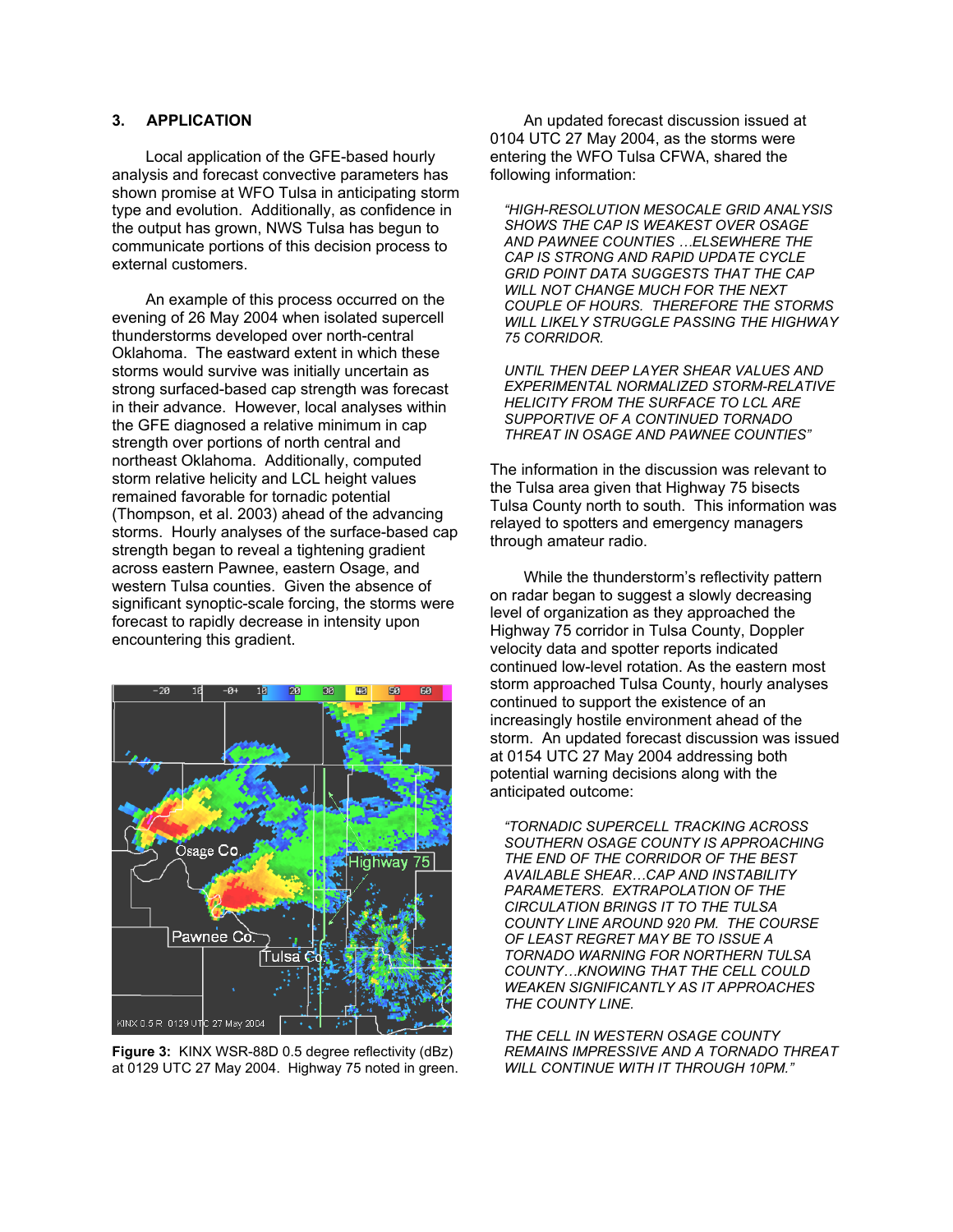This information was briefed directly to the Tulsa Area Emergency Management Agency, allowing them to anticipate a tornado warning with the understanding that a rapid decrease in tornado potential was likely before the storm could traverse the entire county. The storm rapidly lost organization as it entered Tulsa County, with no severe weather occurring east of Highway 75. This case highlights a near textbook example of forecasting, incorporating, and relaying the appropriate information within a convective warning environment.



**Figure 4:** KINX WSR-88D 0.5 degree reflectivity (dBz) at 0238 UTC 27 May 2004. Eastern most storm rapidly dissipating.

While very few cases replicate this near perfect example, operationally significant data is often found within the GFE-produced analysis. The greatest strength of this approach, as perceived by WFO Tulsa forecasters, has been in diagnosing gradients in the near-storm environment, not just revealing a specific index number at a point. Appropriately combining the enhanced analysis and forecast data produced within GFE with other rapidly updating data such as radar, satellite, profiler, etc. has proven useful in enhancing warning and short term forecast decisions.

### **4. FUTURE WORKS**

WFO Tulsa plans to continue developing forecast tools that capitalize on GFE's ability to incorporate forecast and observed fields with

numerical model data. The severe storm SmartTool development will initially focus on producing and improving existing fields by incorporating Convective Available Potential Energy (CAPE) calculations, with additional fields focused on downburst potential associated with multi-cell storm structures. Later efforts will also refine existing SmartTools as dictated by observational findings and the latest near-storm environment research. The same approach has also begun toward creating SmartTools that assist in winter weather forecasting, with potential for the hourly analysis grids to be served to external customers during ongoing winter precipitation events.

Increasing computing and data storage capabilities will allow for a more automated analysis routine, and improve the availability of all analyses and forecast fields to both internal and external users. An additional advantage of this analysis approach within the GFE will be the capability of developing case studies and exercises that allow forecasters to re-create mesoscale analysis for research and training purposes.

#### **5. ACKNOWLEDGEMENTS**

The authors would like to thank John Hart of the NOAA/NWS Storm Prediction Center for providing technical advice on parameter calculations. The authors appreciate the constructive suggestions and queries from Steve Amburn, Science and Operations Officer at WFO Tulsa and George Mathews, Warning and Coordination Meteorologist at WFO Tulsa.